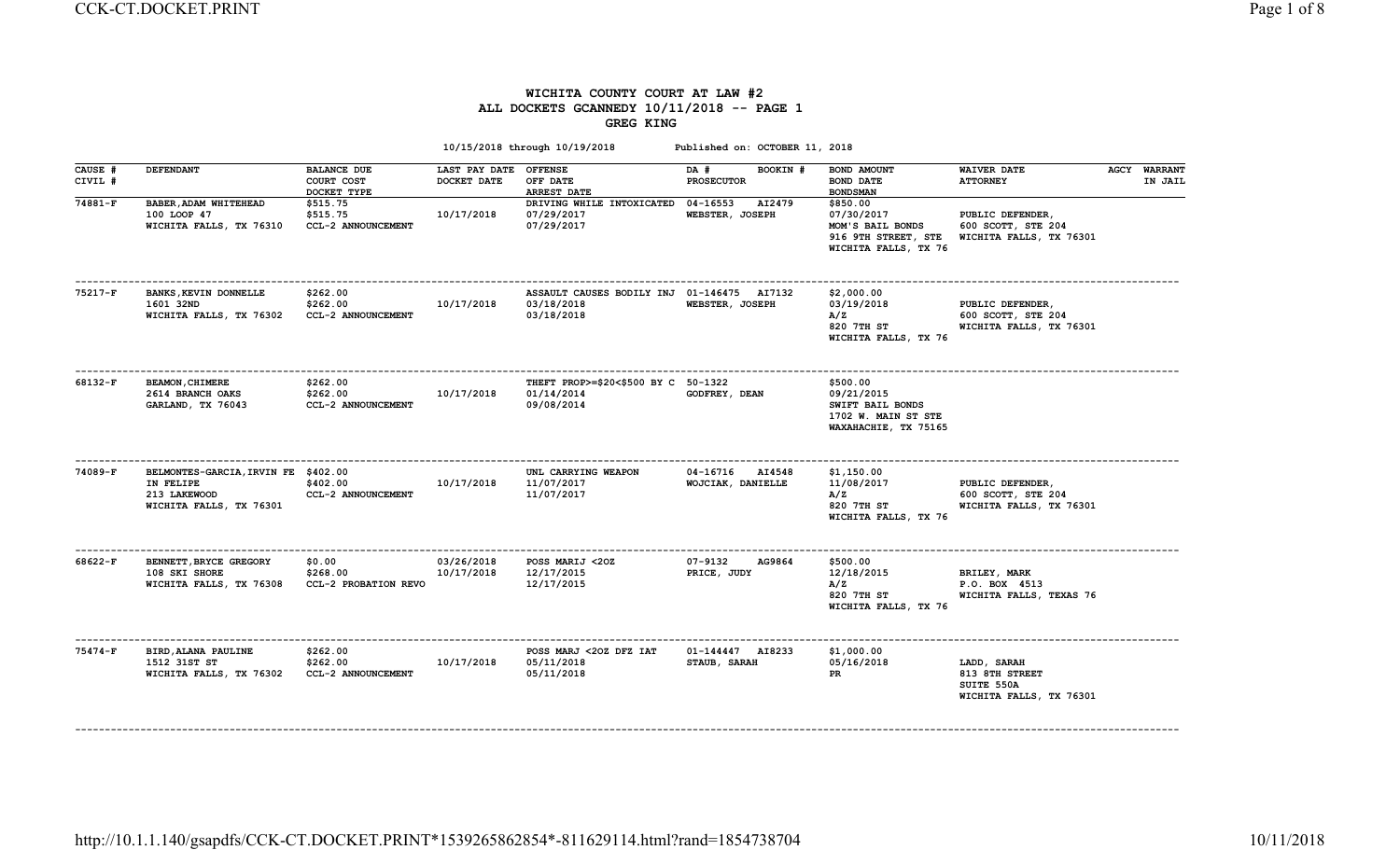## WICHITA COUNTY COURT AT LAW #2 ALL DOCKETS GCANNEDY 10/11/2018 -- PAGE 2 GREG KING

| <b>DEFENDANT</b>                                                  | <b>BALANCE DUE</b><br>COURT COST<br>DOCKET TYPE | DOCKET DATE | <b>OFFENSE</b><br>OFF DATE<br><b>ARREST DATE</b> | DA #<br>BOOKIN #<br><b>PROSECUTOR</b>          | BOND AMOUNT<br><b>BOND DATE</b><br><b>BONDSMAN</b>                                                                                           | <b>WAIVER DATE</b><br><b>ATTORNEY</b>                             | <b>AGCY WARRANT</b><br>IN JAIL |
|-------------------------------------------------------------------|-------------------------------------------------|-------------|--------------------------------------------------|------------------------------------------------|----------------------------------------------------------------------------------------------------------------------------------------------|-------------------------------------------------------------------|--------------------------------|
| BOATMAN, JOE FLOYD<br>2520 INGLEWOOD<br>WICHITA FALLS, TX 76301   | \$262.00<br>\$262.00<br>CCL-2 ANNOUNCEMENT      | 10/17/2018  | 04/10/2018<br>04/10/2018                         | AI7600<br>WEBSTER, JOSEPH                      | \$500.00<br>04/26/2018<br>PR                                                                                                                 | PUBLIC DEFENDER,<br>600 SCOTT, STE 204<br>WICHITA FALLS, TX 76301 |                                |
| BROWN, SHELLY DENAY<br>134 REMBRANDT<br>WICHITA FALLS, TX 76308   | \$262.00<br>\$262.00<br>CCL-2 ANNOUNCEMENT      | 10/17/2018  | 08/27/2013<br>03/13/2015                         | AG4098<br>BOST, DAVID                          | \$500.00<br>03/14/2015<br>A/Z<br>820 7TH ST<br>WICHITA FALLS, TX 76                                                                          |                                                                   |                                |
| CASON, ROBERT JAMES<br>213 CLAY ST<br>BELLEVUE, TX 76228          | \$262.00<br>\$262.00<br>CCL-2 ANNOUNCEMENT      | 10/17/2018  | 06/10/2018<br>06/10/2018                         | 01-147476 AI8828<br>STAUB, SARAH               | \$500.00<br>06/11/2018<br>A/Z<br>820 7TH ST<br>WICHITA FALLS, TX 76                                                                          | PUBLIC DEFENDER,<br>600 SCOTT, STE 204<br>WICHITA FALLS, TX 76301 |                                |
| COPHER, KIMBERLY DIANE<br>602 E. FRANKLIN<br>ELECTRA, TX 76360    | \$262.00<br>\$262.00<br>CCL-2 ANNOUNCEMENT      | 10/17/2018  | 10/29/2017<br>11/23/2017                         | AI4845<br>WEBSTER, JOSEPH                      | \$10,000.00<br>11/24/2017<br>CENTRAL II<br>1000 6TH ST<br>WICHITA FALLS, TX 76                                                               | LINE, WINSTON<br>6625 WALNUT HILL LN<br>DALLAS, TX 75230          |                                |
| DELGADO, ALEX NATHANIEL<br>1201 AUSTIN<br>WICHITA FALLS, TX 76301 | \$262.00<br>\$262.00<br>CCL-2 ANNOUNCEMENT      | 10/17/2018  | POSS MARIJ <20Z<br>07/06/2018<br>07/06/2018      | 01-147117 AI9362<br>WEBSTER, JOSEPH            | \$500.00<br>07/06/2018<br>PR                                                                                                                 | PUBLIC DEFENDER,<br>600 SCOTT, STE 204<br>WICHITA FALLS, TX 76301 |                                |
| DELGADO, ALEX NATHANIEL<br>1201 AUSTIN<br>WICHITA FALLS, TX 76301 | \$262.00<br>\$262.00<br>CCL-2 ANNOUNCEMENT      | 10/17/2018  | UNL CARRYING WEAPON<br>07/06/2018<br>07/06/2018  | 01-147713<br>WEBSTER, JOSEPH                   | \$1,000.00<br>08/20/2018<br>A/Z<br>820 7TH ST<br>WICHITA FALLS, TX 76                                                                        | PUBLIC DEFENDER,<br>600 SCOTT, STE 204                            |                                |
|                                                                   |                                                 |             |                                                  | 10/15/2018 through 10/19/2018<br>LAST PAY DATE | CRIMINAL MISCHIEF >=\$100< 01-146642<br>THEFT PROP>=\$20<\$500 BY C 50-1309<br>DRIVING W/LIC INV W/PREV<br>ASSAULT CAUSES BODILY INJ 03-3236 | Published on: OCTOBER 11, 2018                                    | WICHITA FALLS, TX 76301        |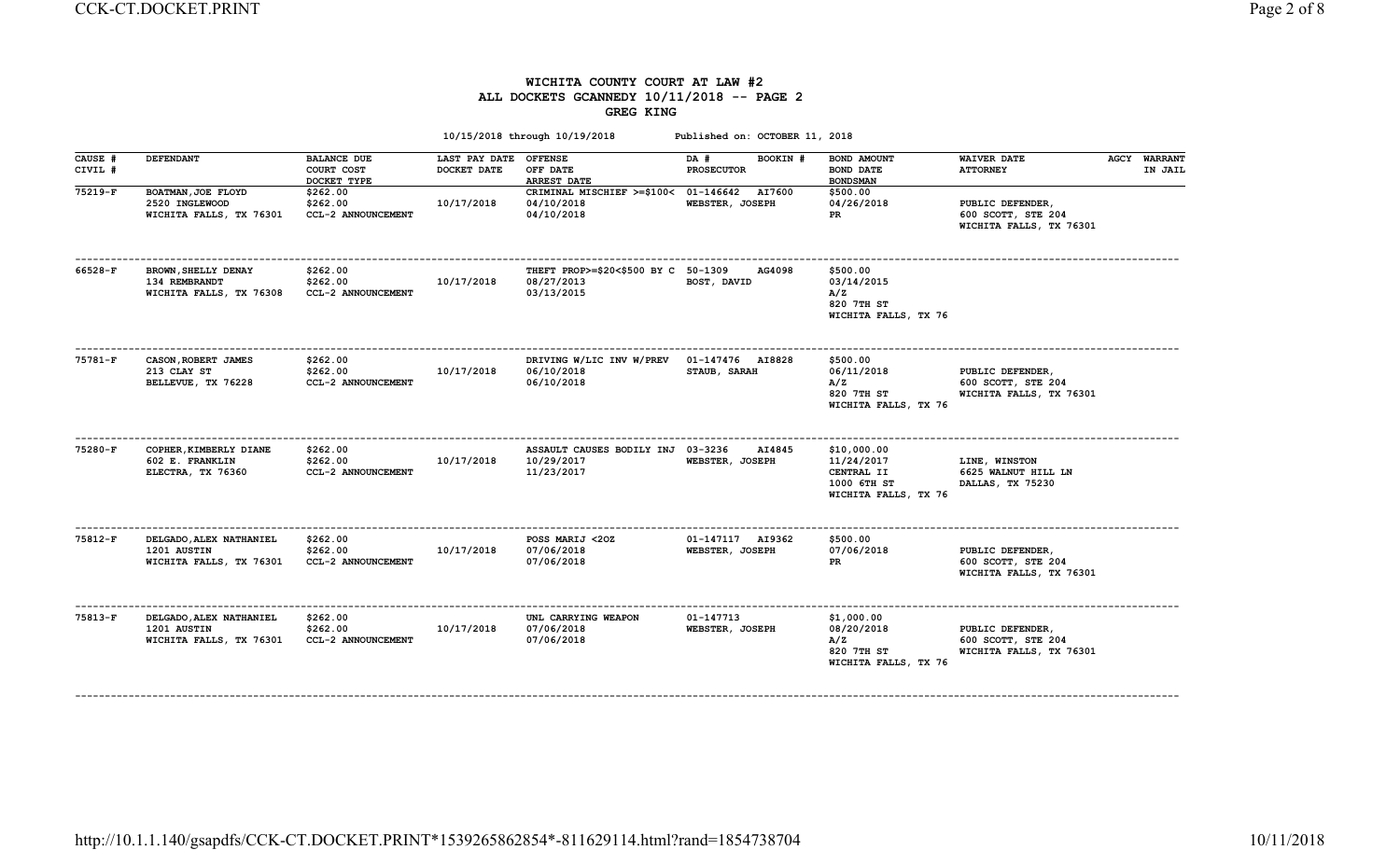## WICHITA COUNTY COURT AT LAW #2 ALL DOCKETS GCANNEDY 10/11/2018 -- PAGE 3 GREG KING

|                    |                                                                    |                                                 |                                      | 10/15/2018 through 10/19/2018                                            | Published on: OCTOBER 11, 2018        |                                                                                           |                                                                    |                                |
|--------------------|--------------------------------------------------------------------|-------------------------------------------------|--------------------------------------|--------------------------------------------------------------------------|---------------------------------------|-------------------------------------------------------------------------------------------|--------------------------------------------------------------------|--------------------------------|
| CAUSE #<br>CIVIL # | <b>DEFENDANT</b>                                                   | <b>BALANCE DUE</b><br>COURT COST<br>DOCKET TYPE | LAST PAY DATE OFFENSE<br>DOCKET DATE | OFF DATE<br><b>ARREST DATE</b>                                           | BOOKIN #<br>DA #<br><b>PROSECUTOR</b> | BOND AMOUNT<br><b>BOND DATE</b><br><b>BOND SMAN</b>                                       | <b>WAIVER DATE</b><br><b>ATTORNEY</b>                              | <b>AGCY WARRANT</b><br>IN JAIL |
| 75215-F            | DELGADO, ALEXANDER<br>503 N CEDAR<br>SEYMOUR, TX 76380             | \$332.00<br>\$332.00<br>CCL-2 ANNOUNCEMENT      | 10/17/2018                           | UNL CARRYING WEAPON<br>03/12/2018<br>03/12/2018                          | 01-146391 AI7005<br>WEBSTER, JOSEPH   | \$2,050.00<br>03/15/2018<br>A/Z<br>820 7TH ST<br>WICHITA FALLS, TX 76                     | PUBLIC DEFENDER,<br>600 SCOTT, STE 204<br>WICHITA FALLS, TX 76301  |                                |
| 73502-F            | EANES, TAYLOR SHAYLYNN<br>2819 CREST<br>WICHITA FALLS, TX 76309    | \$262.00<br>\$262.00<br>CCL-2 ANNOUNCEMENT      | 10/17/2018                           | THEFT PROP $>=$ \$100 $<$ \$750<br>10/13/2016<br>09/12/2017              | 50-1542<br>AI3418<br>FAWCETT, DAVID   | \$500.00<br>09/12/2017<br>A/Z<br>820 7TH ST<br>WICHITA FALLS, TX 76                       | PUBLIC DEFENDER,<br>600 SCOTT, STE 204<br>WICHITA FALLS, TX 76301  |                                |
| 74549-F            | GILBERT, KYHLA ANNETTE<br>613 W THIRD ST<br>BURKBURNETT, TX 76354  | \$262.00<br>\$262.00<br>CCL-2 ANNOUNCEMENT      | 10/17/2018                           | THEFT PROP >=\$750<\$2,500  10-10089  AI5829<br>02/29/2016<br>01/15/2018 | WEBSTER, JOSEPH                       |                                                                                           | KOSUB, STACY<br>900 8TH STREET SUITE 10<br>WICHITA FALLS, TX 76301 | W                              |
| 75499-F            | GRAHAM, VINCENT LEE<br>1507 KEMP BLVD<br>WICHITA FALLS, TX 76309   | \$262.00<br>\$262.00<br>CCL-2 ANNOUNCEMENT      | 10/17/2018                           | CRIMINAL TRESPASS<br>04/20/2018<br>04/20/2018                            | 01-146696 AI7816<br>WEBSTER, JOSEPH   | \$500.00<br>04/21/2018<br>MOM'S BAIL BONDS<br>916 9TH STREET, STE<br>WICHITA FALLS, TX 76 | PUBLIC DEFENDER,<br>600 SCOTT, STE 204<br>WICHITA FALLS, TX 76301  |                                |
| 75828-F            | <b>GRAHAM, VINCENT LEE</b><br>1507 KEMP<br>WICHITA FALLS, TX 76301 | \$262.00<br>\$262.00<br>CCL-2 ANNOUNCEMENT      | 10/17/2018                           | THEFT PROP $>=\$100<\$750$<br>11/07/2017<br>11/07/2017                   | 01-145102 AI4534<br>WEBSTER, JOSEPH   | \$500.00<br>11/08/2017<br>PR                                                              | PUBLIC DEFENDER,<br>600 SCOTT, STE 204<br>WICHITA FALLS, TX 76301  |                                |
| 73009-F            | HERRING, DEAN PATRICK<br>7111 SINCLAIR<br>AMARILLO, TX 79119       | \$377.00<br>\$377.00<br>CCL2-TRIAL              | 10/15/2018                           | DRIVING WHILE INTOXICATED 01-142716 AI1166<br>05/28/2017<br>05/28/2017   | FAWCETT, DAVID                        | \$750.00<br>CENTRAL II<br>1000 6TH ST<br>WICHITA FALLS, TX 76                             |                                                                    |                                |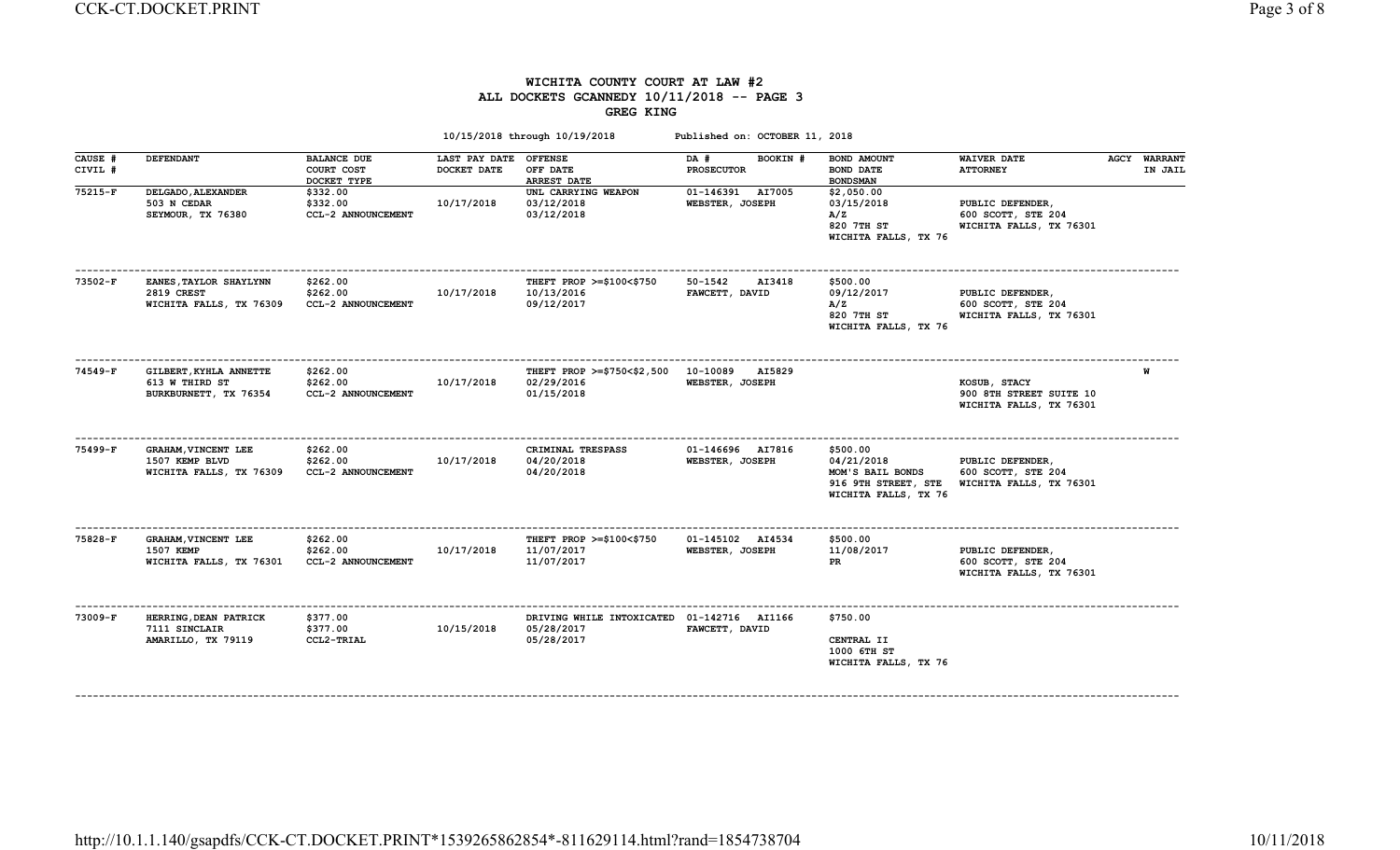### WICHITA COUNTY COURT AT LAW #2 ALL DOCKETS GCANNEDY 10/11/2018 -- PAGE 4 GREG KING

| <b>DEFENDANT</b>                                                     | <b>BALANCE DUE</b><br>COURT COST<br>DOCKET TYPE | DOCKET DATE | OFF DATE<br><b>ARREST DATE</b>                    | DA #<br>BOOKIN #<br><b>PROSECUTOR</b> | BOND AMOUNT<br><b>BOND DATE</b><br><b>BOND SMAN</b>                                                             | <b>WAIVER DATE</b><br><b>ATTORNEY</b>                              |                                                                                     | <b>AGCY WARRANT</b><br>IN JAIL |
|----------------------------------------------------------------------|-------------------------------------------------|-------------|---------------------------------------------------|---------------------------------------|-----------------------------------------------------------------------------------------------------------------|--------------------------------------------------------------------|-------------------------------------------------------------------------------------|--------------------------------|
| HUNTER, EARLISSA RENEE<br>1412 LONGVIEW<br>WICHITA FALLS, TX 76306   | \$402.00<br>\$402.00<br>CCL-2 ANNOUNCEMENT      | 10/17/2018  | 10/31/2011<br>06/10/2012                          | AE657<br>MIDGETT, HANNAH              | \$2,350.00<br>06/13/2012<br>MOM'S BAIL BONDS<br>916 9TH STREET, STE<br>WICHITA FALLS, TX 76                     |                                                                    |                                                                                     |                                |
| ISLAM, MOHAMMED SHIDUL<br>6050 LACI LN<br>WICHITA FALLS, TX 76310    | \$377.00<br>\$377.00<br>CCL2-TRIAL              | 10/15/2018  | 01/12/2018<br>01/12/2018                          | <b>AI5782</b><br>WOJCIAK, DANIELLE    | \$1,000.00<br>01/13/2018<br>A/Z<br>820 7TH ST<br>WICHITA FALLS, TX 76                                           | MAHLER, RICK L<br>719 SCOTT AVE STE 616<br>WICHITA FALLS, TX 76301 |                                                                                     |                                |
| JONAS II, JAMES STEPHEN<br>4412 SISK ROAD<br>WICHITA FALLS, TX 76310 | \$377.00<br>\$377.00<br>CCL2-TRIAL              | 10/15/2018  | 08/05/2017<br>08/05/2017                          | AI2618<br>FAWCETT, DAVID              | \$750.00<br>08/06/2017<br>620 N. SWENSON                                                                        | PAYNE, MICHAEL                                                     |                                                                                     |                                |
| <b>JONES, BRODRICK</b><br>3410 TAFT<br>WICHITA FALLS, TX 76301       | \$262.00<br>\$262.00<br>CCL-2 ANNOUNCEMENT      | 10/17/2018  | POSS MARIJ <20Z<br>12/10/2016<br>12/10/2016       | 01-141590 AH7396<br>FAWCETT, DAVID    | \$500.00<br>12/10/2016<br>PR                                                                                    |                                                                    |                                                                                     |                                |
| LEBLANC, JESSI CAMILE<br>1619 SPEEDWAY<br>WICHITA FALLS, TX 76301    | \$262.00<br>\$262.00<br>CCL2-TRIAL              | 10/15/2018  | POSS CS PG $3 < 28$ G<br>03/05/2016<br>03/05/2016 | 01-136275 AH1613<br>GODFREY, DEAN     | \$1,500.00<br>03/05/2016<br>A/Z<br>820 7TH ST<br>WICHITA FALLS, TX 76                                           | BARBER, MARK<br>900 8TH STREET, SUITE 1<br>WICHITA FALLS, TX 76301 |                                                                                     |                                |
| LEBLANC, JESSI CAMILE<br>1619 SPEEDWAY<br>WICHITA FALLS, TX 76301    | \$262.00<br>\$262.00<br>CCL2-TRIAL              | 10/15/2018  | POSS CS PG $3 < 28$ G<br>03/05/2016<br>03/05/2016 | 01-136274 AH1613<br>GODFREY, DEAN     | \$1,500.00<br>03/05/2016<br>A/Z<br>820 7TH ST<br>WICHITA FALLS, TX 76                                           | BARBER, MARK<br>900 8TH STREET, SUITE 1<br>WICHITA FALLS, TX 76301 |                                                                                     |                                |
|                                                                      |                                                 |             |                                                   | LAST PAY DATE OFFENSE                 | THEFT PROP>=\$20<\$500 BY C 50-1030<br>DRIVING WHILE INTOXICATED 07-10355<br>DRIVING WHILE INTOXICATED 07-10391 | 10/15/2018 through 10/19/2018<br>Published on: OCTOBER 11, 2018    | CENTRAL BAIL BONDS I P. O. BOX 4608<br>CENTRAL BAIL BONDS I WICHITA FALLS, TEXAS 76 |                                |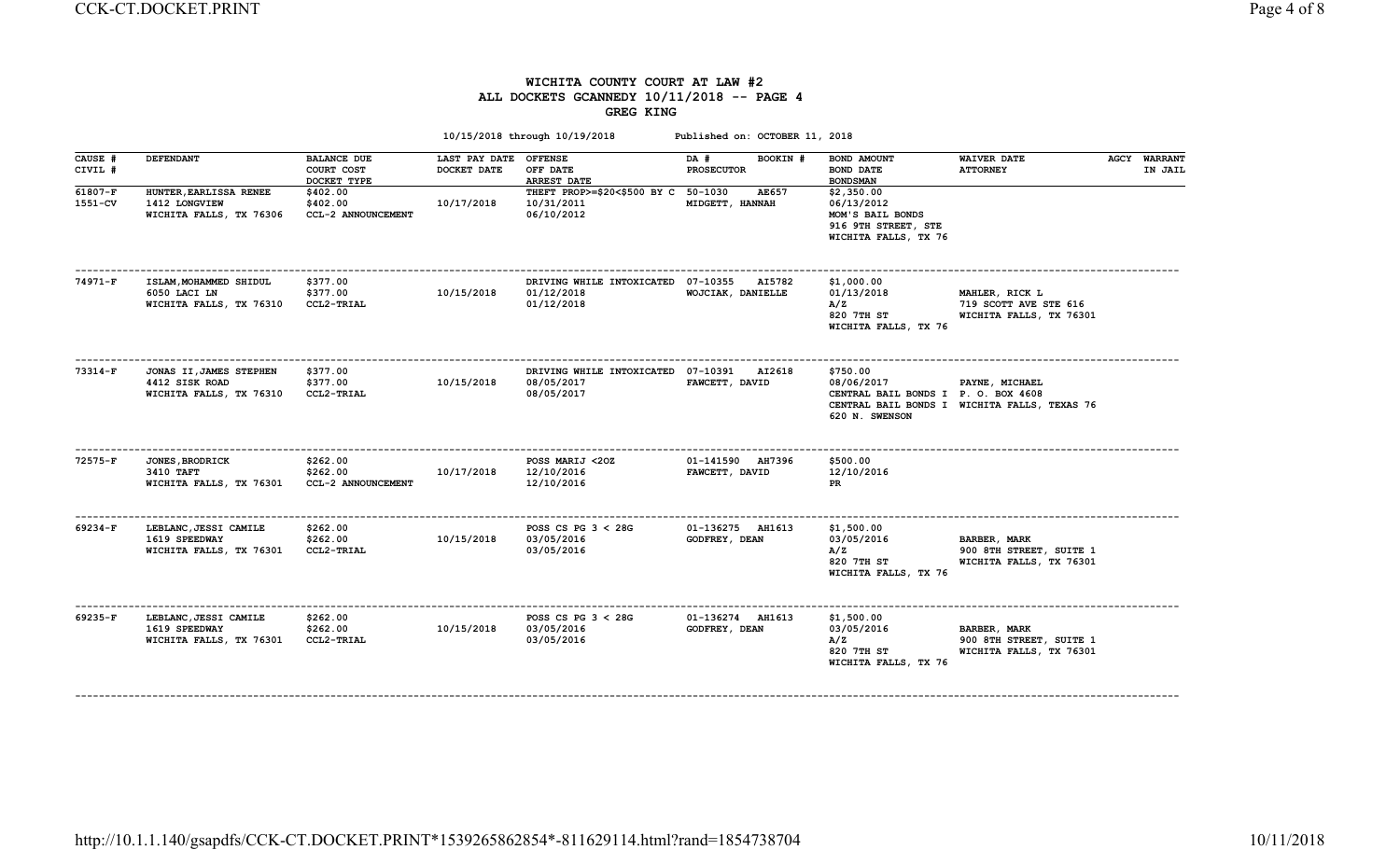## WICHITA COUNTY COURT AT LAW #2 ALL DOCKETS GCANNEDY 10/11/2018 -- PAGE 5 GREG KING

| <b>DEFENDANT</b>                                                       | <b>BALANCE DUE</b><br>COURT COST<br>DOCKET TYPE | DOCKET DATE                                                                | <b>OFFENSE</b><br>OFF DATE<br><b>ARREST DATE</b>     | DA #<br>BOOKIN #<br><b>PROSECUTOR</b>     | BOND AMOUNT<br>BOND DATE<br><b>BOND SMAN</b>                                              | <b>WAIVER DATE</b><br><b>ATTORNEY</b>                                     |                                                                                                                         | <b>AGCY WARRANT</b><br>IN JAIL |
|------------------------------------------------------------------------|-------------------------------------------------|----------------------------------------------------------------------------|------------------------------------------------------|-------------------------------------------|-------------------------------------------------------------------------------------------|---------------------------------------------------------------------------|-------------------------------------------------------------------------------------------------------------------------|--------------------------------|
| LEBLANC, JESSI CAMILE<br>1619 SPEEDWAY<br>WICHITA FALLS, TX 76301      | \$262.00<br>\$262.00<br>CCL2-TRIAL              | 10/15/2018                                                                 | POSS MARIJ <20Z<br>03/05/2016<br>03/05/2016          | 01-136276 AH1613<br>GODFREY, DEAN         | \$500.00<br>03/05/2016<br>A/Z<br>820 7TH ST<br>WICHITA FALLS, TX 76                       | BARBER, MARK<br>900 8TH STREET, SUITE 1<br>WICHITA FALLS, TX 76301        |                                                                                                                         |                                |
| LEBLANC, JESSI CAMILLE<br>1619 SPEEDWAY<br>WICHITA FALLS, TX 76301     | \$377.00<br>\$377.00<br>CCL2-TRIAL              | 10/15/2018                                                                 | 02/17/2017<br>02/17/2017                             | <b>AH8840</b><br>GODFREY, DEAN            | \$750.00<br>02/17/2017<br>A/Z<br>820 7TH ST<br>WICHITA FALLS, TX 76                       | <b>BARBER, MARK</b><br>900 8TH STREET, SUITE 1<br>WICHITA FALLS, TX 76301 |                                                                                                                         |                                |
| MANZEL, TAMON COY<br>907 S. RED RIVER EXPRESS<br>BURKBURNETT, TX 76354 | \$262.00<br>\$262.00<br>CCL-2 ANNOUNCEMENT      | 10/17/2018                                                                 | THEFT PROP >=\$100<\$750<br>05/08/2018<br>06/21/2018 | 10-10919<br><b>AI9078</b><br>STAUB, SARAH | \$500.00<br>06/22/2018<br>MOM'S BAIL BONDS<br>916 9TH STREET, STE<br>WICHITA FALLS, TX 76 | PUBLIC DEFENDER,<br>600 SCOTT, STE 204<br>WICHITA FALLS, TX 76301         |                                                                                                                         |                                |
| PO BOX 418<br>IOWA PARK, TX 76367                                      | \$262.00<br>CCL-2 ANNOUNCEMENT                  | 10/17/2018                                                                 | THEFT PROP >=\$100<\$750<br>11/05/2017<br>11/05/2017 | 01-145090 AI4498<br>FAWCETT, DAVID        | \$500.00<br>11/06/2017<br>PR                                                              |                                                                           |                                                                                                                         |                                |
| <b>MAYS, TIFFANY NASHAY</b><br>401 E. DEMPSEY ST<br>BRYSON, TX 76427   | \$262.00<br>\$262.00<br>CCL-2 ANNOUNCEMENT      | 10/17/2018                                                                 | THEFT PROP >=\$100<\$750<br>04/08/2018<br>04/08/2018 | 01-146644 AI7530<br>STAUB, SARAH          | \$750.00<br>04/09/2018<br>1101 SCOTT ST STE 15                                            | KOSUB, STACY                                                              |                                                                                                                         |                                |
| OAQUIN<br>412 CLAY<br>WICHITA FALLS, TX 76301                          | \$262.00<br>CCL-2 ANNOUNCEMENT                  | 10/17/2018                                                                 | POSS MARIJ <20Z<br>06/10/2018<br>06/10/2018          | 04-17121<br>AI8833<br>STAUB, SARAH        | \$500.00<br>06/11/2018<br>A/Z<br>820 7TH ST<br>WICHITA FALLS, TX 76                       | PUBLIC DEFENDER,<br>600 SCOTT, STE 204                                    |                                                                                                                         |                                |
|                                                                        |                                                 | MARTINEZ, CHRISTINE CECILE \$262.00<br>MELENDEZ, GIOVANNIE JOAQUI \$262.00 |                                                      | LAST PAY DATE                             | DRIVING WHILE INTOXICATED 04-16223                                                        | 10/15/2018 through 10/19/2018<br>Published on: OCTOBER 11, 2018           | KENT KNOWLES BAIL BO 900 8TH STREET SUITE 10<br>KENT KNOWLES BAIL BO WICHITA FALLS, TX 76301<br>WICHITA FALLS, TX 76301 |                                |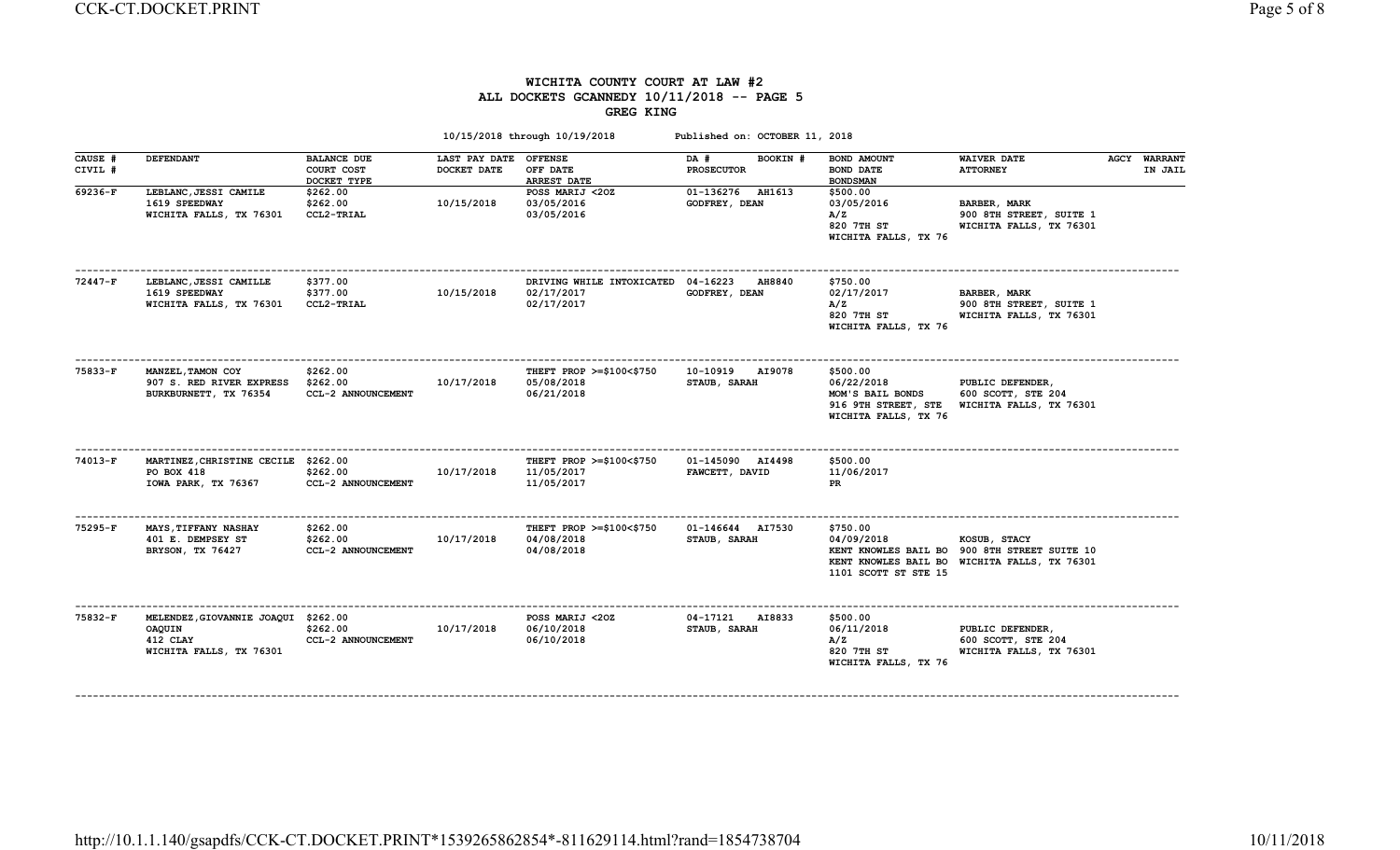### WICHITA COUNTY COURT AT LAW #2 ALL DOCKETS GCANNEDY 10/11/2018 -- PAGE 6 GREG KING

| CAUSE #   | <b>DEFENDANT</b>                                    | <b>BALANCE DUE</b>             | LAST PAY DATE OFFENSE |                                            | BOOKIN #<br>DA #                 | BOND AMOUNT                                             | <b>WAIVER DATE</b>                                                | <b>AGCY WARRANT</b> |
|-----------|-----------------------------------------------------|--------------------------------|-----------------------|--------------------------------------------|----------------------------------|---------------------------------------------------------|-------------------------------------------------------------------|---------------------|
| CIVIL #   |                                                     | COURT COST                     | DOCKET DATE           | OFF DATE                                   | <b>PROSECUTOR</b>                | <b>BOND DATE</b>                                        | <b>ATTORNEY</b>                                                   | IN JAIL             |
|           |                                                     | DOCKET TYPE                    |                       | ARREST DATE                                |                                  | <b>BOND SMAN</b>                                        |                                                                   |                     |
| 75671-F   | MONTOYA-MARTINEZ, JUAN ANT                          | \$377.00                       |                       | DRIVING WHILE INTOXICATED                  | 04-17135<br>AI8931               | \$750.00                                                |                                                                   |                     |
|           | N ANTONIO<br>803 VAN BUREN                          | \$377.00<br>CCL-2 ANNOUNCEMENT | 10/17/2018            | 06/15/2018<br>06/15/2018                   | WEBSTER, JOSEPH                  | 06/17/2018<br>CASH BOND                                 |                                                                   |                     |
|           | WICHITA FALLS, TX 76301                             |                                |                       |                                            |                                  |                                                         |                                                                   |                     |
| $75771-F$ | MORRIS, DAVID DEE                                   | \$262.00                       |                       | RESIST ARREST SEARCH OR T 01-147573 AI8940 |                                  | \$2,500.00                                              |                                                                   |                     |
|           | 911 A AUSTIN                                        | \$262.00                       | 10/17/2018            | 06/15/2018<br>06/15/2018                   | WEBSTER, JOSEPH                  |                                                         | PUBLIC DEFENDER,                                                  |                     |
|           | WICHITA FALLS, TX 76301                             | CCL-2 ANNOUNCEMENT             |                       |                                            |                                  | PR                                                      | 600 SCOTT, STE 204<br>WICHITA FALLS, TX 76301                     |                     |
| 74840-F   | PEDRICK JR, JAMES CARL<br>1908 KEELER               | \$262.00<br>\$262.00           | 10/17/2018            | DRIVING W/LIC INV W/PREV<br>02/17/2018     | 01-146091 AI6507<br>STAUB, SARAH | \$500.00<br>02/17/2018                                  | REDDELL, SCOTT                                                    |                     |
|           | WICHITA FALLS, TX 76301                             | CCL-2 ANNOUNCEMENT             |                       | 02/17/2018                                 |                                  | <b>PR</b>                                               |                                                                   |                     |
|           |                                                     |                                |                       |                                            |                                  |                                                         | WICHITA FALLS, TEXAS 76                                           |                     |
| 75268-F   | PERRYMAN-MANNING, ASHLEY M \$262.00                 |                                |                       | ACCIDENT INVOLVING DAMAGE 04-16859         | AI6306                           | \$750.00                                                |                                                                   |                     |
|           | LEY MARQUE                                          | \$262.00                       | 10/17/2018            | 02/06/2018                                 | WEBSTER, JOSEPH                  | 02/07/2018                                              | PUBLIC DEFENDER,                                                  |                     |
|           | 401 MISSISSIPPI AVE.<br>WICHITA FALLS, TX 76301     | CCL-2 ANNOUNCEMENT             |                       | 02/06/2018                                 |                                  | A/Z<br>820 7TH ST<br>WICHITA FALLS, TX 76               | 600 SCOTT, STE 204<br>WICHITA FALLS, TX 76301                     |                     |
| $73777-F$ | RAMOS, MONIQUE DANIELLE                             | \$262.00                       |                       | POSS MARIJ <20Z                            | 01-141362 AI2663                 | \$500.00                                                |                                                                   |                     |
|           | 5266 PROFESSIONAL DR. APT \$262.00                  |                                | 10/17/2018            | 08/07/2017                                 | FAWCETT, DAVID                   |                                                         | PUBLIC DEFENDER,                                                  |                     |
|           | WICHITA FALLS, TX 76302                             | CCL-2 ANNOUNCEMENT             |                       | 08/07/2017                                 |                                  | A/Z<br>820 7TH ST                                       | 600 SCOTT, STE 204<br>WICHITA FALLS, TX 76301                     |                     |
|           |                                                     |                                |                       |                                            |                                  | WICHITA FALLS, TX 76                                    |                                                                   |                     |
| 75061-F   | RAMOS, MONIQUE DANIELLE                             | \$377.00                       |                       | DRIVING WHILE INTOXICATED 01-145544 AI5569 |                                  | \$750.00                                                |                                                                   |                     |
|           | 5266 PROFESSIONAL DR APT<br>WICHITA FALLS, TX 76302 | \$377.00<br>CCL-2 ANNOUNCEMENT | 10/17/2018            | 01/04/2018<br>01/04/2018                   | WEBSTER, JOSEPH                  | 01/06/2018<br>A/Z<br>820 7TH ST<br>WICHITA FALLS, TX 76 | PUBLIC DEFENDER,<br>600 SCOTT, STE 204<br>WICHITA FALLS, TX 76301 |                     |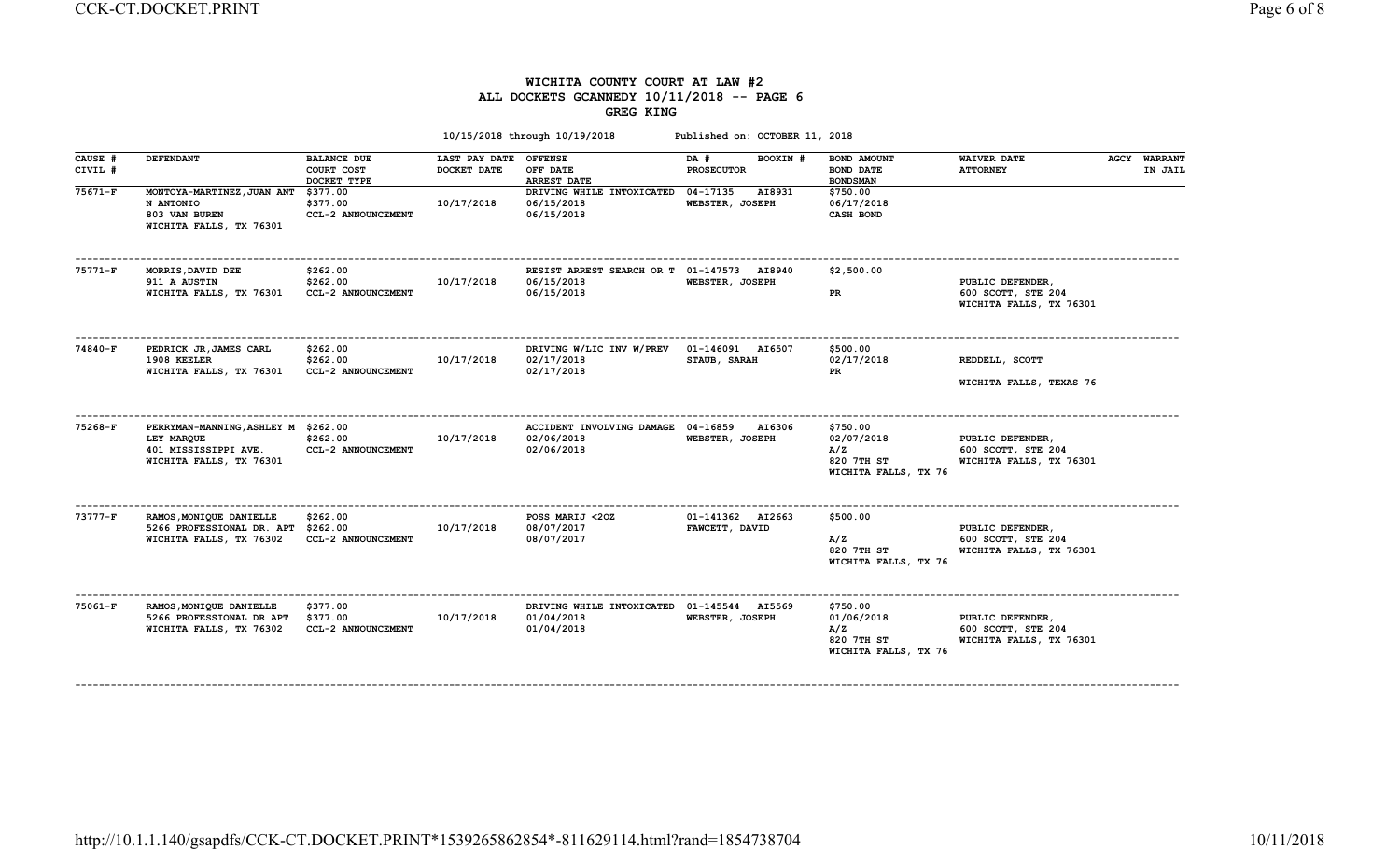#### WICHITA COUNTY COURT AT LAW #2 ALL DOCKETS GCANNEDY 10/11/2018 -- PAGE 7 GREG KING

|                    |                                                                                                                                 |                                                 |                              | 10/15/2018 through 10/19/2018                                  | Published on: OCTOBER 11, 2018        |                                                                                           |                                                                     |                                |
|--------------------|---------------------------------------------------------------------------------------------------------------------------------|-------------------------------------------------|------------------------------|----------------------------------------------------------------|---------------------------------------|-------------------------------------------------------------------------------------------|---------------------------------------------------------------------|--------------------------------|
| CAUSE #<br>CIVIL # | <b>DEFENDANT</b>                                                                                                                | <b>BALANCE DUE</b><br>COURT COST<br>DOCKET TYPE | LAST PAY DATE<br>DOCKET DATE | <b>OFFENSE</b><br>OFF DATE<br>ARREST DATE                      | DA #<br>BOOKIN #<br><b>PROSECUTOR</b> | BOND AMOUNT<br>BOND DATE<br><b>BONDSMAN</b>                                               | <b>WAIVER DATE</b><br><b>ATTORNEY</b>                               | <b>AGCY WARRANT</b><br>IN JAIL |
| $75313-F$          | ROBERTS, CASANDRA LYNN-OLE<br>N-OLETHA<br>1805 7TH ST APT B<br>WICHITA FALLS, TX 76308                                          | \$262.00<br>\$262.00<br>CCL-2 ANNOUNCEMENT      | 10/17/2018                   | FAIL TO IDENTIFY FUGITIVE 04-16909<br>03/11/2018<br>03/11/2018 | AI6975<br>WEBSTER, JOSEPH             | \$1,000.00<br>03/12/2018<br>PR.                                                           | PUBLIC DEFENDER,<br>600 SCOTT, STE 204<br>WICHITA FALLS, TX 76301   |                                |
| 74328-F            | SINGLETON JR, KEITH SHIRRO \$262.00<br><b>HIRROD</b><br>1200 THOMPSON ROAD APT. 9 CCL-2 ANNOUNCEMENT<br>WICHITA FALLS, TX 76301 | \$262.00                                        | 10/17/2018                   | POSS MARIJ <20Z<br>11/15/2017<br>11/15/2017                    | 01-144263 AI4697<br>WOJCIAK, DANIELLE | \$500.00<br>11/16/2017<br>PR                                                              | PUBLIC DEFENDER,<br>600 SCOTT, STE 204<br>WICHITA FALLS, TX 76301   |                                |
| 75696-F            | SINGLETON JR, KEITH SHIRRO \$262.00<br><b>HIRROD</b><br>1200 THOMPSON RD<br>WICHITA FALLS, TX 76306                             | \$262.00<br>CCL-2 ANNOUNCEMENT                  | 10/17/2018                   | POSS MARIJ <20Z<br>01/20/2018<br>03/19/2018                    | 01-145667 AI7157<br>STAUB, SARAH      | \$500.00<br>03/20/2018<br><b>PR</b>                                                       | PUBLIC DEFENDER,<br>600 SCOTT, STE 204<br>WICHITA FALLS, TX 76301   |                                |
| 74450-F            | STEVENS, SHEILA DAWN<br>701 WYOMING AVE<br>WICHITA FALLS, TX 76310                                                              | \$377.00<br>\$377.00<br>CCL2-TRIAL              | 10/15/2018                   | DRIVING WHILE INTOXICATED<br>01/18/2018<br>01/18/2018          | 01-145880 AI5860<br>WOJCIAK, DANIELLE | \$1,500.00<br>01/19/2018<br>CENTRAL II<br>1000 6TH ST<br>WICHITA FALLS, TX 76             | BARBER, MARK<br>900 8TH STREET, SUITE 1<br>WICHITA FALLS, TX 76301  |                                |
| $75045 - F$        | VELASQUEZ, BRENDA LEE<br>3112 SHERWOOD LN APT A<br>WICHITA FALLS, TX 76308                                                      | \$262.00<br>\$262.00<br>CCL-2 ANNOUNCEMENT      | 10/17/2018                   | DRIVING W/LIC INV W/PREV<br>03/05/2018<br>03/05/2018           | 01-146353 AI6828<br>STAUB, SARAH      | \$500.00<br>03/05/2018<br>PR                                                              | PUBLIC DEFENDER,<br>600 SCOTT, STE 204<br>WICHITA FALLS, TX 76301   |                                |
| 67642-F            | WHITTAKER, KENNETH LEONARD \$262.00<br>209 WEST D<br>WAURIKA, OK 73573                                                          | \$262.00<br>CCL-2 ANNOUNCEMENT                  | 10/17/2018                   | CRIMINAL TRESPASS<br>09/26/2015<br>09/26/2015                  | 01-135878 AG8340<br>GODFREY, DEAN     | \$1,000.00<br>10/01/2015<br>A/Z<br>820 7TH ST<br>WICHITA FALLS, TX 76                     | HARRIS, BRUCE<br>900 8TH STREET, STE 106<br>WICHITA FALLS, TX 76301 |                                |
| 68342-F            | WHITTAKER, KENNETH LEONARD \$262.00<br>1300 TRAVIS<br>WICHITA FALLS, TX 76301                                                   | \$262.00<br>CCL-2 ANNOUNCEMENT                  | 10/17/2018                   | POSS CS PG $3 < 28$ G<br>08/20/2015<br>08/20/2015              | 01-133911 AG7561<br>PONDER, JENNIFER  | \$750.00<br>08/21/2015<br>MOM'S BAIL BONDS<br>916 9TH STREET, STE<br>WICHITA FALLS, TX 76 | HARRIS, BRUCE<br>900 8TH STREET, STE 106<br>WICHITA FALLS, TX 76301 |                                |

------------------------------------------------------------------------------------------------------------------------------------------------------------------------------------------